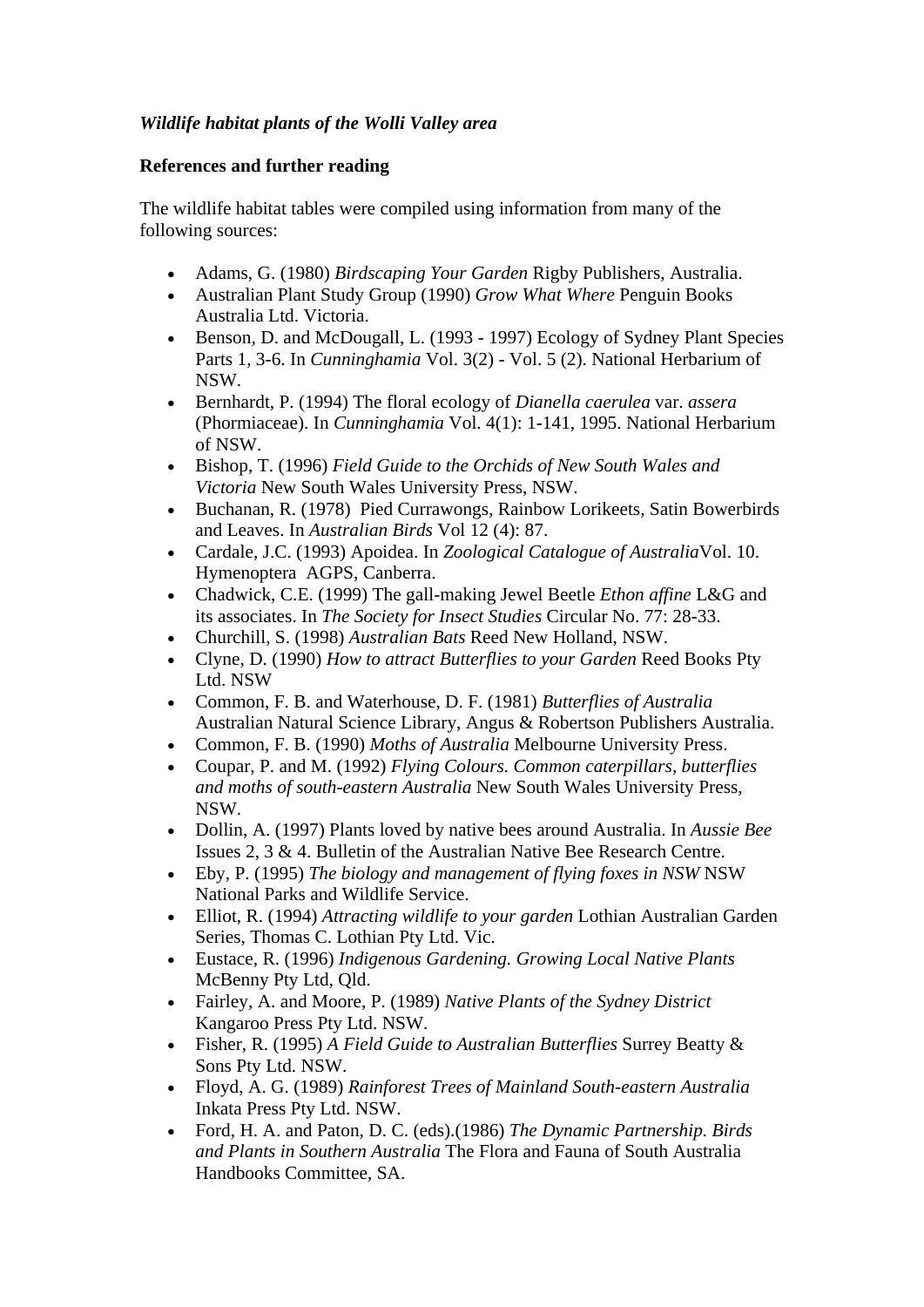- Grant, E. (1995) *Grant's Fishes of Australia* (2nd ed.) E. M. Grant Pty Ltd.
- Gosper, C.R. (1999) Plant Food Resources of Birds in Coastal Dune Communities in New South Wales. In *Corella* Vol 23, no. 3, September 1999. The Australian Bird Study Association.
- Hadlington, P. and Johnston, J. (1988) *Australian Trees. Their Care and Repair* New South Wales University Press.
- Harden, G.J. (ed. 1990-93) *Flora of New South Wales Volumes 1- 4* New South Wales University Press.
- Hawkeswood, T. (1987) *Beetles of Australia* Angus & Robertson Publisher, NSW.
- Jones, D.L (1993) *Cycads of the World* Reed Books.
- Jones, D.L. and Gray, B. (1988) *Climbing Plants in Australia* Reed Books Pty Ltd. NSW.
- Ku-ring-gai Bat Colony Committee Inc. (undated) *Flying-foxes & Fruit Crop Protection* pamphlet, PO Box 607, Gordon NSW 2072.
- Low, T (1991) *Wild Food Plants of Australia* Collins/Angus & Robertson Publishers, NSW.
- McCulloch, E. (1997) Birds and Wattles results of a BOCA survey. In *The Bird Observer* No. 780, November 1997. The Bird Observers Club of Australia, Victoria.
- Molyneux, B. & Forrester, S. (1988) *The Austraflora Book of Australian Plants* Penguin Books Aust. Ltd.
- Morris, A. (1998-99) Regular comments in the column Nature Watch NSW . In *Wildlife Australia*.
- Moulds, M. (1990) *Australian Cicadas* University of New South Wales Press.
- Ondinea, D. (unpublished) *Sydney Wildlife Habitat Plants a working list*
- Pizzey, G. (1988) *A Garden of Birds* Penguin Books, Australia.
- Pyke, G. H. and Balzar, L. (1985) *The Effects of the Introduced Honeybee Apis mellifera on Australian Native Bees - Occasional Paper Number 7* NSW National Parks and Wildlife Service, Sydney.
- Romanowski, N. (1992) *Water and Wetland Plants for Southern Australia*  Lothian Publishing Co. Vic.
- Romanowski, N. (1998) *Aquatic and Wetland Plants. A guide for non-tropical Australia* University of New South Wales Press.
- Reid, J. (1996) Using Indigenous Plants to Conserve Indigenous Fauna. In *Australian Plants in the Rural and Urban Environment*, the proceedings of the Karwarra Australian Plant Garden Biennial Seminar, Shire of Yarra Ranges, Victoria.
- Reid, N (1995) Mistletoe impacts and management. In *Redressing Rural Tree Decline in NSW*, the proceedings of the "After Dieback" Conference, Greening Australia, NSW.
- Sainty, G.R. and Jacobs, S.W.L. (1994) *Waterplants in Australia A Field Guide* (Third edition) Sainty & Associates, NSW.
- Saunders, D. (1995) *Common ringtail possum (Pseudocheirus peregrinus) habitat in urban reserves.* Submitted as part of an Honours degree in the School of Biological Sciences at the University of NSW.
- Smith, B. (1995) *Caring for Possums* Kangaroo Press Pty Ltd. NSW.
- Society for Growing Australian Plants Tablelands Branch, Nth Qld (1982) *Attracting Butterflies to your Garden* booklet.